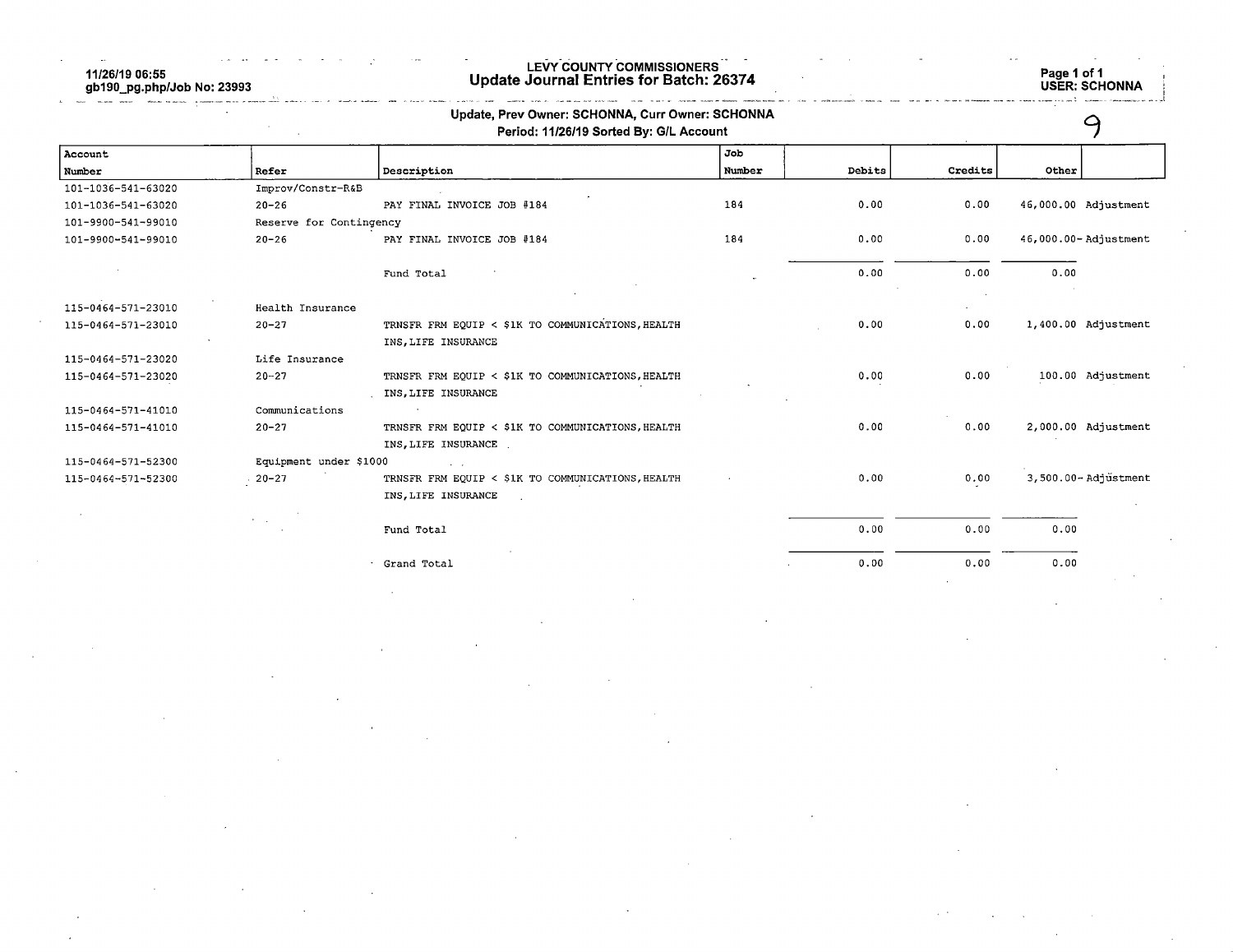20-24 FINANCE ONLY - BAR

## LEVY BOCC BUDGET AMENDMENT FORM Enoit to: LEVYFINANCE@LEVYCLERK.COM

 $\frac{1}{\sqrt{2}}$ 

 $\sim 10^{-11}$ 

|                                                           | CHAIN RE PRA CANADARIAN CHARACTER                                                          | One-Time or Recurring?        |
|-----------------------------------------------------------|--------------------------------------------------------------------------------------------|-------------------------------|
| Requesting<br>Department / Office:                        | 0310 ROAD DEPT                                                                             | One-time<br>$\sim$            |
|                                                           |                                                                                            |                               |
| <b>Explanation /</b><br>Description:                      | Pay final invoice for grant project (grant funds fully expended)                           |                               |
|                                                           |                                                                                            | Grant Match?                  |
| <b>SOURCE of Funds</b><br>and Required<br>APPROYAL level: | Appropriating Reserves (Contingency) - Approved via<br>Motion Recorded in BOCC Minutes     | <b>YES</b>                    |
|                                                           | NOTE: ALL COMMITMENTS RECURRING MIGHTIFLE FISCAL VEARS REQUIRE BOCC APPROVAL.              | Approved?                     |
| <b>BOCC Meeting Date</b><br>(if Necessary)                | Tuesday, November 05, 2019                                                                 |                               |
|                                                           | <b>BUDGET AMENDMENT DETAIL</b>                                                             |                               |
| <b>Account Number</b>                                     | <b>Description</b>                                                                         | Increase (Decrease)           |
| 101-1036-541-63020                                        | 101-9900-541-99010 CONTINGENCY RESERVES<br>IMPROV/CONSTR-R&B<br>JOB# 184 CLAY LANDING ROAD | S.<br>(46,000)<br>46,000<br>S |
|                                                           |                                                                                            |                               |
|                                                           |                                                                                            |                               |
|                                                           |                                                                                            | rcoks                         |
|                                                           |                                                                                            |                               |
|                                                           |                                                                                            |                               |
| $\ldots$                                                  |                                                                                            |                               |
|                                                           | Net Increase (Decrease) in USES: S                                                         |                               |
| Account Number                                            | ADDITIONAL REVENUES/SOURCES ONLY IN THIS SECTION:<br>Description                           | Increase (Decrease)           |
|                                                           |                                                                                            |                               |
|                                                           | Net Increase (Decrease) in SOURCES: S<br>DOES BUDGET AMENDMENT BALANCE? NESSENESS          |                               |
| DEPARTMENT                                                |                                                                                            |                               |
| HEAD:<br>COUNTY<br>COORDINATOR:                           |                                                                                            |                               |
| <b>CLERK OR FINANCE</b><br><b>OFFICER</b>                 |                                                                                            |                               |
|                                                           |                                                                                            |                               |